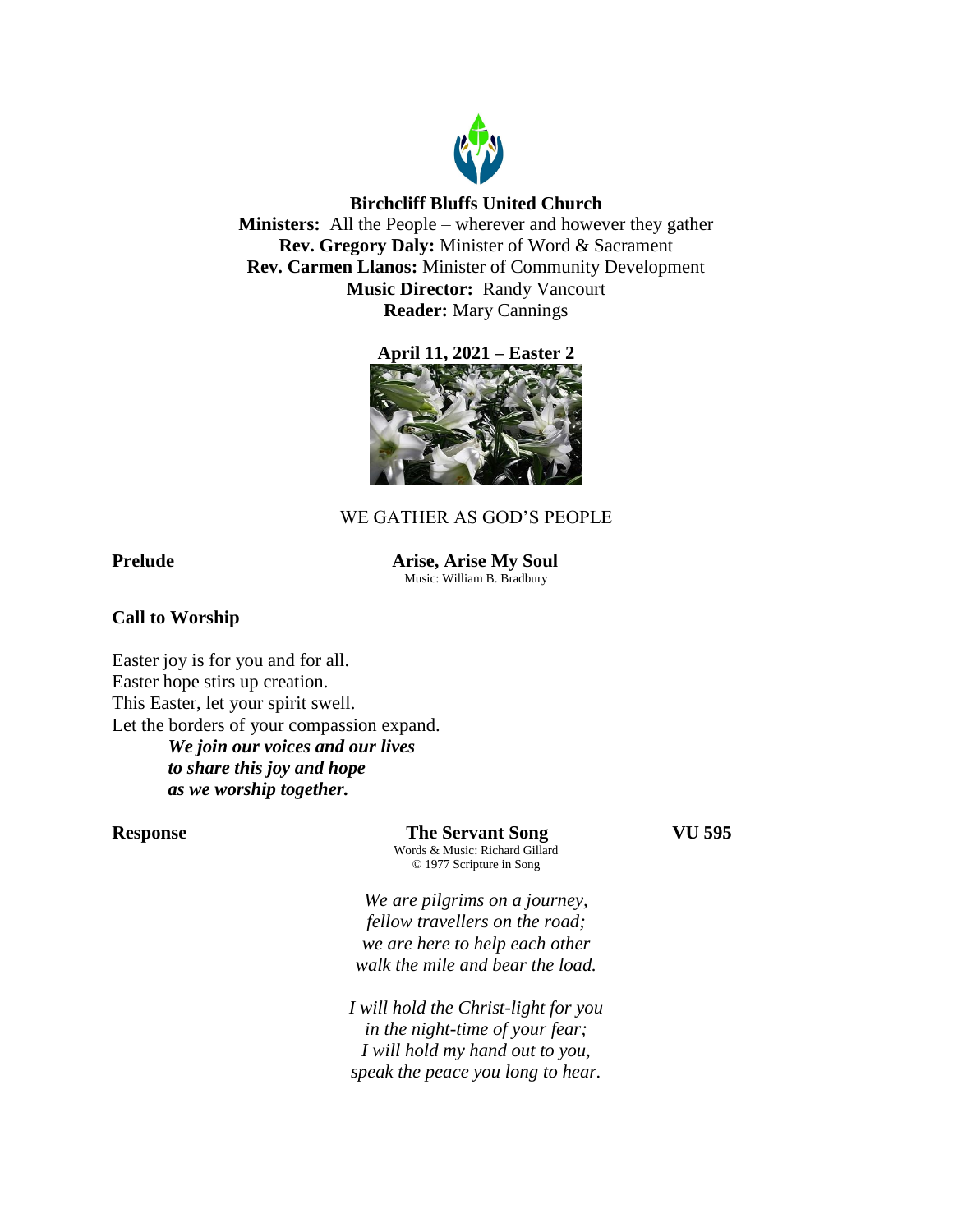*I will weep when you are weeping, when you laugh I'll laugh with you; I will share your joy and sorrow, till we've seen this journey through.*

## **Life & Work of the Church**

*Welcome to online worship*

#### **Land Acknowledgement**

As we prepare for worship, we take a moment to acknowledge the sacred land on which Birchcliff Bluffs United Church stands. It has been a site of human activity for many thousands of years. This land is the territory of the Huron-Wendat and Petun First Nations, the Seneca, and the Mississauga's of the Credit and Scugog. What we now know as Scarborough is part of the Williams Treaty lands. Today,



the meeting place around Toronto is still the home to many Indigenous people from across Turtle Island. We are grateful for the opportunity to live and work on this territory. It is now our time to share in the care and maintenance of the land. Part of that discussion is the work of reconciliation and we seek to be mindful of broken covenants and the need to strive to make right with all our relations.



# **Candle Lighting**

Christ is risen.

*Christ is risen indeed.* 

**Opening Hymn Deep In Our Hearts MV 154** Words © 1995 by John Wesley Oldham Music © 1996 by Ron Klusmeier

*Deep in our hearts there is a common vision; deep in our hearts there is a common song; deep in our hearts there is a common story, telling Creation that we are one.*

*Deep in our hearts there is a common purpose; deep in our hearts there is a common goal; deep in our hearts there is a sacred message, justice and peace in harmony.*

*Deep in our hearts there is a common longing; deep in our hearts there is a common theme;*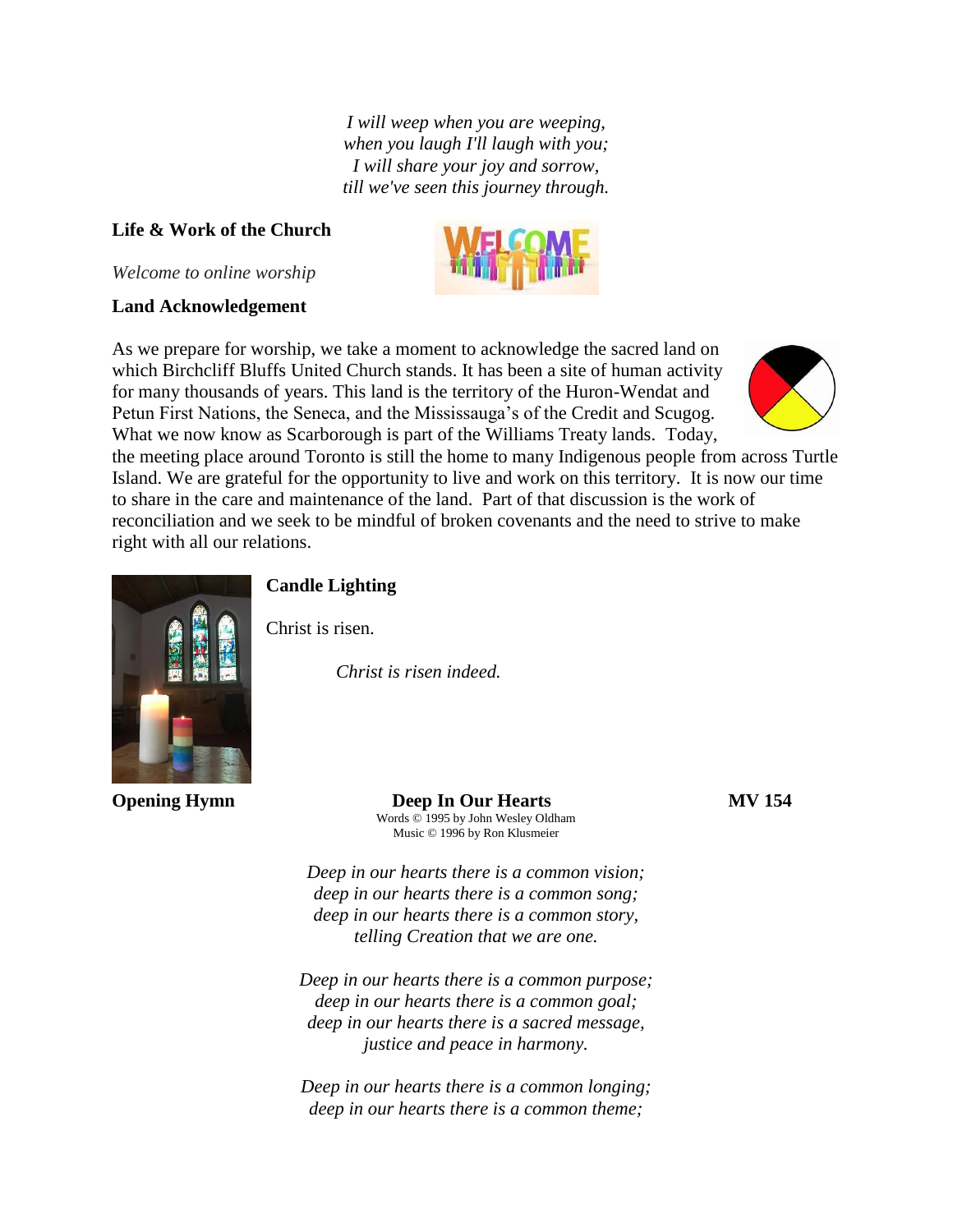*deep in our hearts there is a common current, flowing to freedom like a stream.*

*Deep in our hearts there is a common vision; deep in our hearts there is a common song; deep in our hearts there is a common story, telling Creation that we are one.*

# **Prayer for Grace**

*Creator, we bring you our doubts and our questions, and as you touch our unbelief, you turn them into adventures.* 

*Come now Holy Spirit and create a moment of connection where we can sense you among us and in turn the world can witness in us the good news that resurrection brings. Amen* 

# WE LISTEN FOR GOD'S WORD

# **And Now For Something Completely Different**







**Hymn That Easter Day With Joy Was Bright** Words: 5th Century Latin Hymn Translation: John Mason Neale

> *That Easter day with joy was bright: the sun shone out with fairer light when to their longing eyes restored, The glad apostles saw their Lord.*

Music: Puer Nobis Nascitur

*His risen flesh with radiance glowed, his wounded hands and feet he showed; those scars their solemn witness gave that Christ was risen from the grave.*

*O Jesus, strong in gentleness, Come now yourself our hearts possess, that we may give you all our days the tribute of our grateful praise.*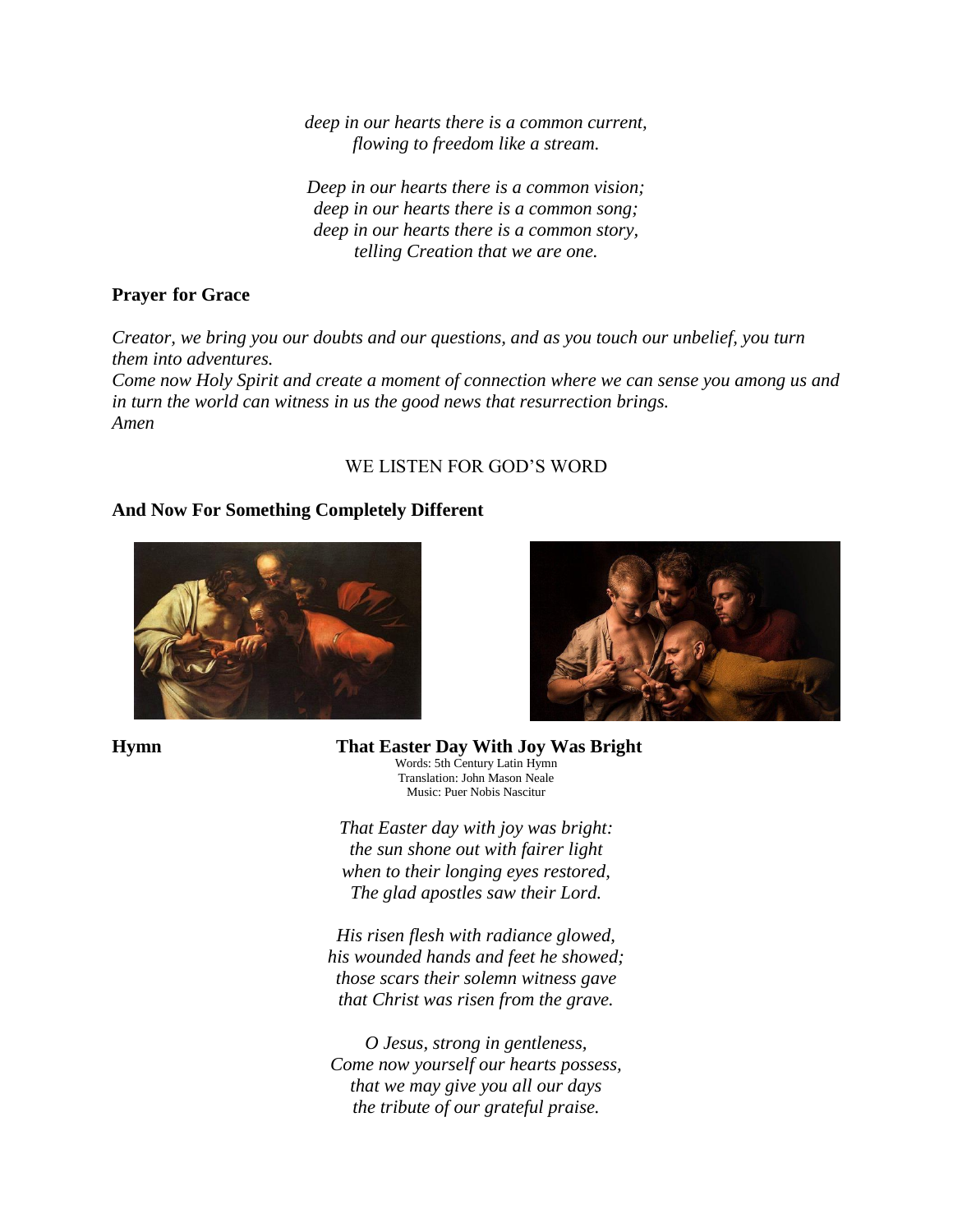*Come risen Christ, with us abide in this, our joyful Easter-tide; your own redeemed forever shield from ev'ry weapon death can wield.*

# **Prayer of Illumination**



*Help us O God, to come to you with open lives to receive your words. May we give them new life as we listen to what you have to say. Open our hearts as we embark on this journey with each other and with you. Amen*

## **Acts 4: 32-35 New Revised Standard Version**

Now the whole group of those who believed were of one heart and soul, and no one claimed private ownership of any possessions, but everything they owned was held in common. **<sup>33</sup>** With great power the apostles gave their testimony to the resurrection of the Lord Jesus, and great grace was upon them all. **<sup>34</sup>** There was not a needy person among them, for as many as owned lands or houses sold them and brought the proceeds of what was sold. **<sup>35</sup>** They laid it at the apostles' feet, and it was distributed to each as any had need.

# **John 20: 19-31 New Revised Standard Version**

When it was evening on that day, the first day of the week, and the doors of the house where the disciples had met were locked for fear of the Jews, Jesus came and stood among them and said, "Peace be with you." **<sup>20</sup>** After he said this, he showed them his hands and his side. Then the disciples rejoiced when they saw Jesus. **<sup>21</sup>** Jesus said to them again, "Peace be with you. As ABBA God has sent me, so I send you." **<sup>22</sup>** When he had said this, he breathed on them and said to them, "Receive the Holy Spirit. **<sup>23</sup>** If you forgive the sins of any, they are forgiven them; if you retain the sins of any, they are retained."

**<sup>24</sup>**But Thomas (who was called the Twin), one of the twelve, was not with them when Jesus came. **<sup>25</sup>** So the other disciples told him, "We have seen Jesus." But he said to them, "Unless I see the mark of the nails in his hands, and put my finger in the mark of the nails and my hand in his side, I will not believe."

**<sup>26</sup>** A week later his disciples were again in the house, and Thomas was with them. Although the doors were shut, Jesus came and stood among them and said, "Peace be with you." **<sup>27</sup>** Then he said to Thomas, "Put your finger here and see my hands. Reach out your hand and put it in my side. Do not doubt but believe." **<sup>28</sup>** Thomas answered him, "My Lord and my God!" **<sup>29</sup>** Jesus said to him, "Have you believed because you have seen me? Blessed are those who have not seen and yet have come to believe."

**<sup>30</sup>** Now Jesus did many other signs in the presence of his disciples, which are not written in this book. **<sup>31</sup>**But these are written so that you may come to believe that Jesus is the Messiah, the Son of God, and that through believing you may have life in his name.

This is the Gospel message for us to consider today. *Thanks be to God*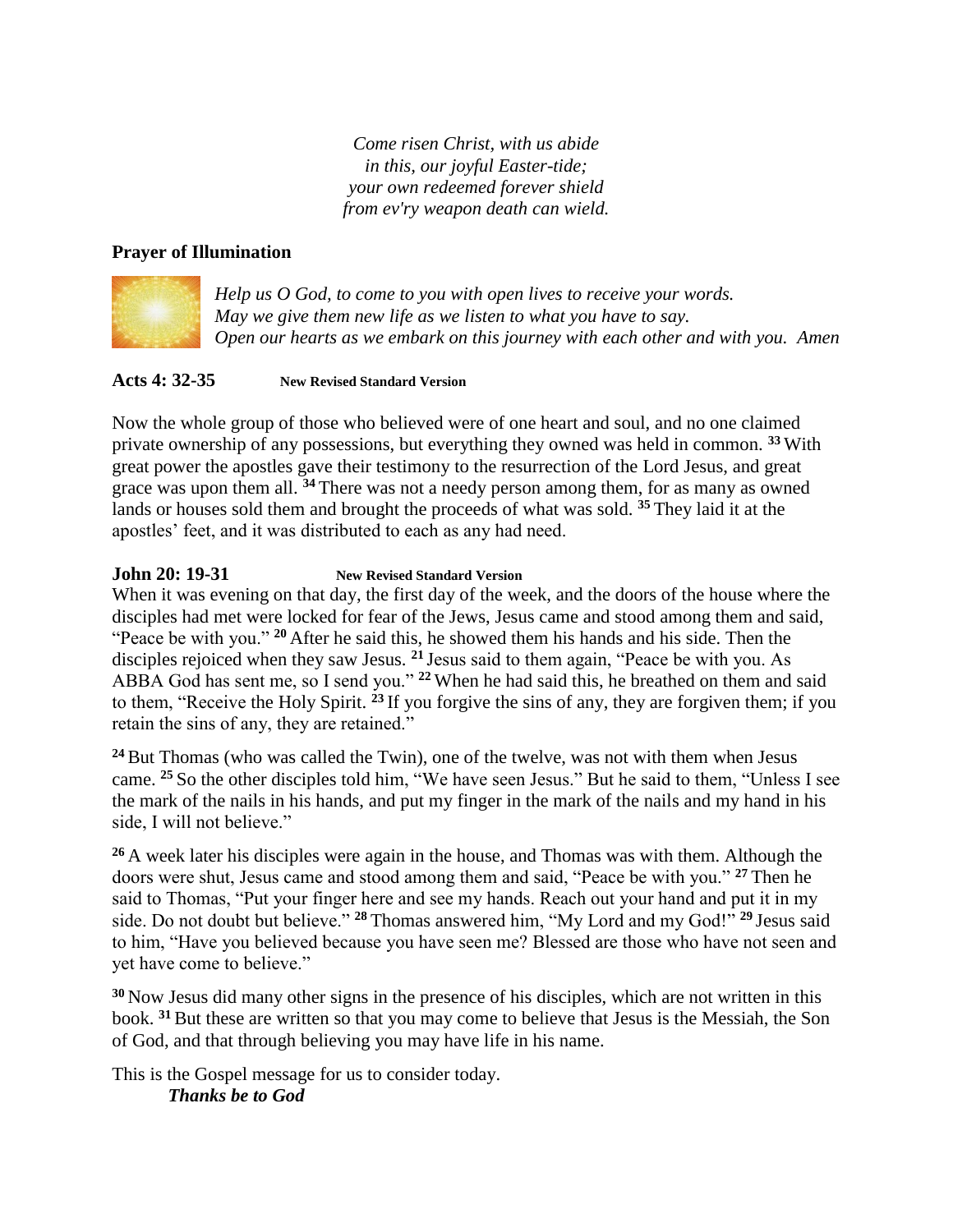### **Sermon A Breath of Fresh Air**





## **Hymn God Who Gives to Life Its Goodness VU 260**

Words: © 1970 Walter Farquharson Music: Cyril Vincent Taylor © 1942, 1970 Hope Publishing Company

*God who gives to life its goodness, God creator of all joy, God who gives to us our freedom, God who blesses tool and toy: teach us now to laugh and praise you, deep within your praises sing, till the whole creation dances for the goodness of its God.*

*God who fills the earth with beauty, God who binds each friend to friend, God who names us co-creators God who wills that chaos end: grant us now creative spirits, minds responsive to your mind, hearts and wills your rule extending all our acts by Love refined.*

### WE RESPOND TO GOD'S WORD



# **Offering**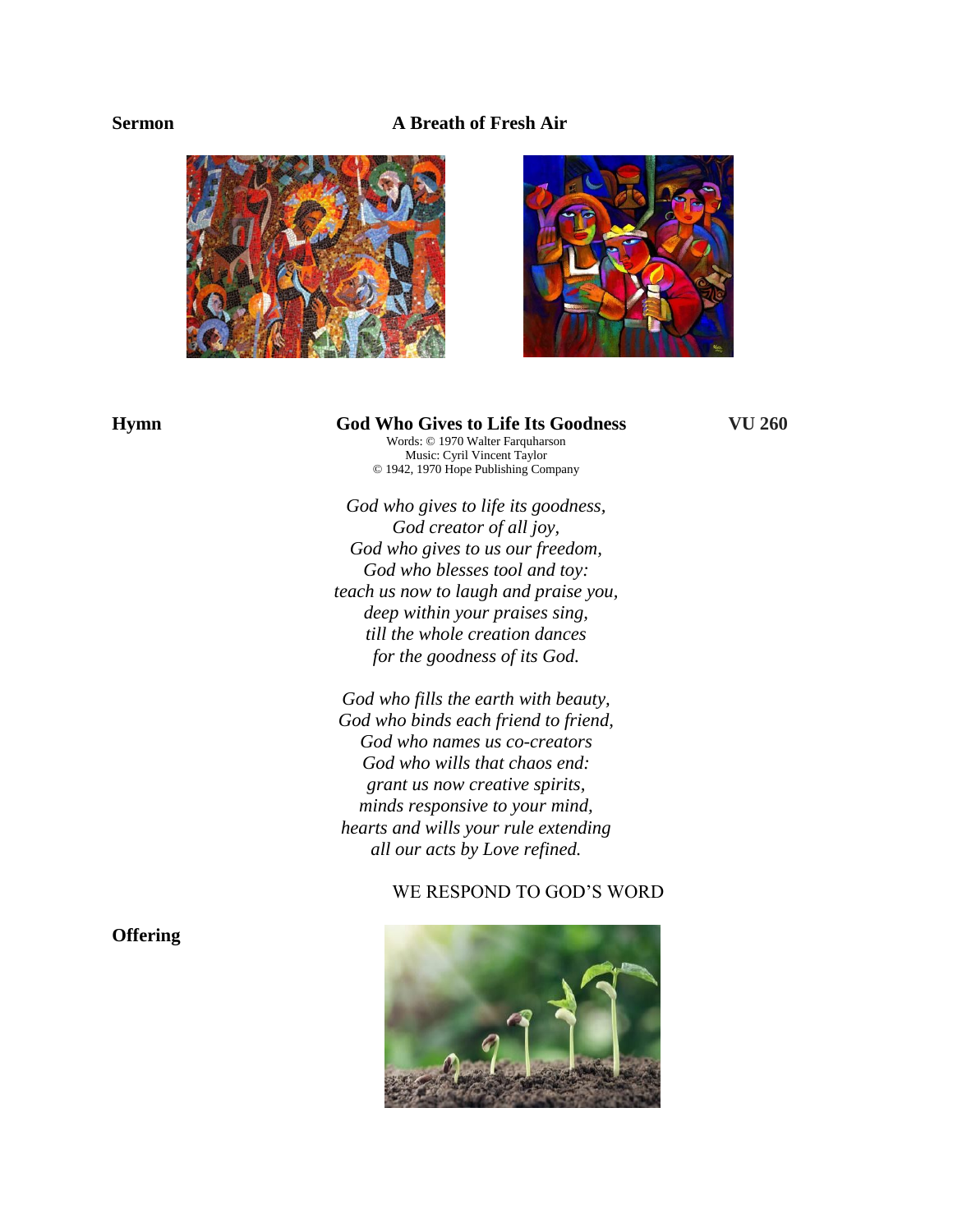#### **Prayers of the People**



*Our Father, who art in heaven, hallowed be thy name; thy kingdom come; thy will be done; on earth as it is in heaven. Give us this day our daily bread. And forgive us our trespasses, as we forgive those who trespass against us. And lead us not into temptation; but deliver us from evil. For thine is the kingdom, the power, and the glory for ever and ever.* 

### BLESSING AND SENDING FORTH

**Closing Hymn Good Christians All, Rejoice and Sing VU 169** Words: Cyril Argentine Alington © 1958 Hope Publishing Company Music: Melchior Vulpius

*Good Christians all, rejoice and sing! Now is the triumph of our God! To all the world glad news we bring: Hallelujah, hallelujah, hallelujah!*

*Praise we in songs of victory that love, that life which cannot die, and sing with hearts uplifted high: Hallelujah, hallelujah, hallelujah!*

*Your name we bless, O risen God, and sing today with one accord the life laid down, the life restored: Hallelujah, hallelujah, hallelujah!*

#### **Benediction & Commissioning**



**Postlude As Now Thy Children Lowly Kneel** Beati Immaculati Music: Alexander Robert Reinagle

> Permission to reproduce lyrics and podcast/stream the music in this service obtained from ONE LICENSE, with license #A-737645. All Rights Reserved.